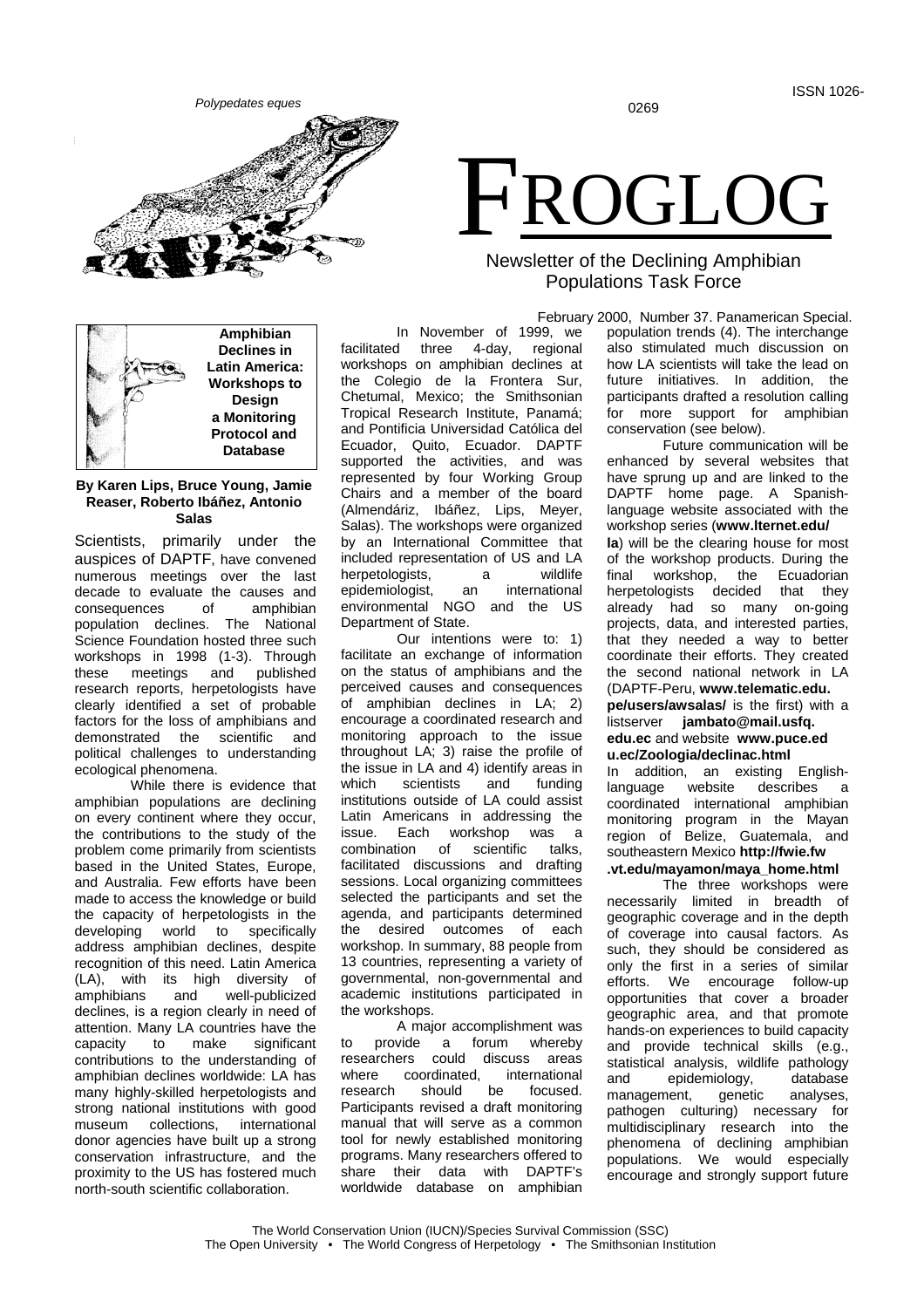initiatives originating from within Latin American countries.<br>These work

workshop programs served the purpose of facilitating discussions among Latin Americans working on local cases of amphibian population declines, but they have also initiated discussion within the<br>broader scientific community broader scientific community regarding the priorities, needs, and differences inherent in research in LA. It is our hope that workshop findings<br>and products will advance products understanding of the patterns and<br>trends in amphibian declines amphibian worldwide, that conservation biologists will identify areas in which they can<br>share their expertise with LA expertise with LA colleagues, and that funding agencies will consider the needs of LA herpetologists when setting priorities.

# *Acknowledgements*

We thank The Nature Conservancy, National Science Foundation (DEB 9975495), and The Bay & Paul Foundation for funding the workshops, the International Long Term Ecological Research program for providing server space, and the three hosting institutions and organizing committees for their hard work in arranging the scientific program and the logistics.

# *Resolution of Chetumal*

Taking into consideration:

That there is strong evidence showing that amphibian populations have declined worldwide, and

That these declines are the result of many factors, including but not limited to climatic change, habitat alteration, diseases, and toxins, and

That Latin America is a megadiverse region with high levels of endemism among amphibians, and

That in the last ten years we have witnessed the decline in abundance of many species in the region, and

That information about the status of amphibians in most Latin American countries is minimal or nonexistent, and

That amphibians are important components of ecosystems by being part of the food chain both as predators and as prey, especially in their control of insect populations that might otherwise become pests, and

That amphibians are excellent bioindicators that<br>demonstrate the health of the demonstrate ecosystems where they occur, and

That amphibians have important cultural, economic, social, scientific, and educational value for Latin America, and

That the need to conserve<br>amphibians requires international international coordination and optimization of resources, and

That there is a need to study populations both in sites where declines have been reported and where declines have not been reported, and

more

assistance is needed to support the<br>study of declining amphibian declining populations,

We call attention to the need:

economic

For inventories and<br>monitoring of amphibians to amphibians understand their population dynamics and to understand the relationship<br>between the health of these between the health of<br>vertebrates and that of vertebrates and that of the environments where they live, and

For emergency programs of in situ and ex situ conservation, including the development of a<br>germplasm bank of threatened bank of threatened species, and

For an international network to interchange information among all sectors of society, but especially<br>communicators. educators. communicators. academics, business people, and decision makers, through bulletins, conferences, brochures, and scientific reports, and<br>For

development plans, environmental plans, and especially management plans for protected areas that include amphibian monitoring as a tool for guiding decisions, and

For funding institutions to consider funding long-term monitoring studies, and

For restriction of natural habitat modification and promotion of restoration ecology programs.

The signatories commit themselves to: Develop monitoring studies to understand population dynamics and conservation status of amphibian species, and

Generate relevant and up-todate information to use as a basis for decisions about natural resource use

and sustainable development, and<br>Share information information and<br>facilitate the experiences to establishment of a network in Latin

America.<br>Signed by the 88 workshop *participants from 13 countries.*



### **Por Karen Lips, Bruce Young, Jamie Reaser, Roberto Ibáñez, Antonio Salas**

Los científicos, principalmente bajo los auspicios del DAPTF, han convocado numerosas reuniones durante la década pasada con el fin de evaluar las causas y consecuencias de las declinaciones en las poblaciones de<br>anfibios. La National Science La National Foundation a patrocinado tres de estos talleres en 1998 (1-3). A través de los informes de estas reuniones y<br>de las publicaciones de las publicaciones investigaciones, los herpetólogos han identificado claramente un grupo de factores probables para la pérdida de anfibios y demostrado los desafíos científicos y políticos para comprender fenómenos ecológicos.

Mientras existe evidencia que las poblaciones de anfibios están disminuyendo en todos los continentes en donde éstos están presentes, las contribuciones al estudio del problema provienen principalmente de científicos establecidos en los Estados Unidos de América (EUA), Europa y Australia. Pocos esfuerzos se han realizado para tener acceso al conocimiento o a<br>fortalecer la capacidad de los fortalecer la capacidad de herpetólogos en los países en desarrollo para tratar específicamente las declinaciones de anfibios, a pesar de que esta necesidad es reconocida. América Latina (AL), con su gran diversidad de anfibios y declinaciones bien publicitadas, es una región que claramente requiere de atención. Muchos países de AL tienen la capacidad de hacer contribuciones significativas al conocimiento sobre las declinaciones de anfibios de alcance mundial. AL tiene muchos herpetólogos altamente capacitados e instituciones nacionales sólidas con buenas colecciones de museo, las agencias internacionales donantes<br>han construido una fuerte han construido infraestructura para la conservación, y la proximidad a los EUA ha permitido mucha colaboración norte-sur.

En noviembre de 1999, nosotros facilitamos tres talleres regionales de 4 días sobre las declinaciones en el Colegio de la Frontera Sur, Chetumal, México; el Smithsonian Tropical Research<br>Institute. Panamá: v Pontificia Panamá; y Universidad Católica del Ecuador, Quito, Ecuador. DAPTF apoyó estas actividades, y fue representada por cuatro presidentes de grupos de trabajo y un miembro de la junta directiva (Almendáriz, Ibáñez, Lips, Meyer, Salas). Los talleres fueron<br>organizados por un Comité organizados Internacional que incluyó la representación de herpetólogos de los EUA y AL, un epidemiólogo de vida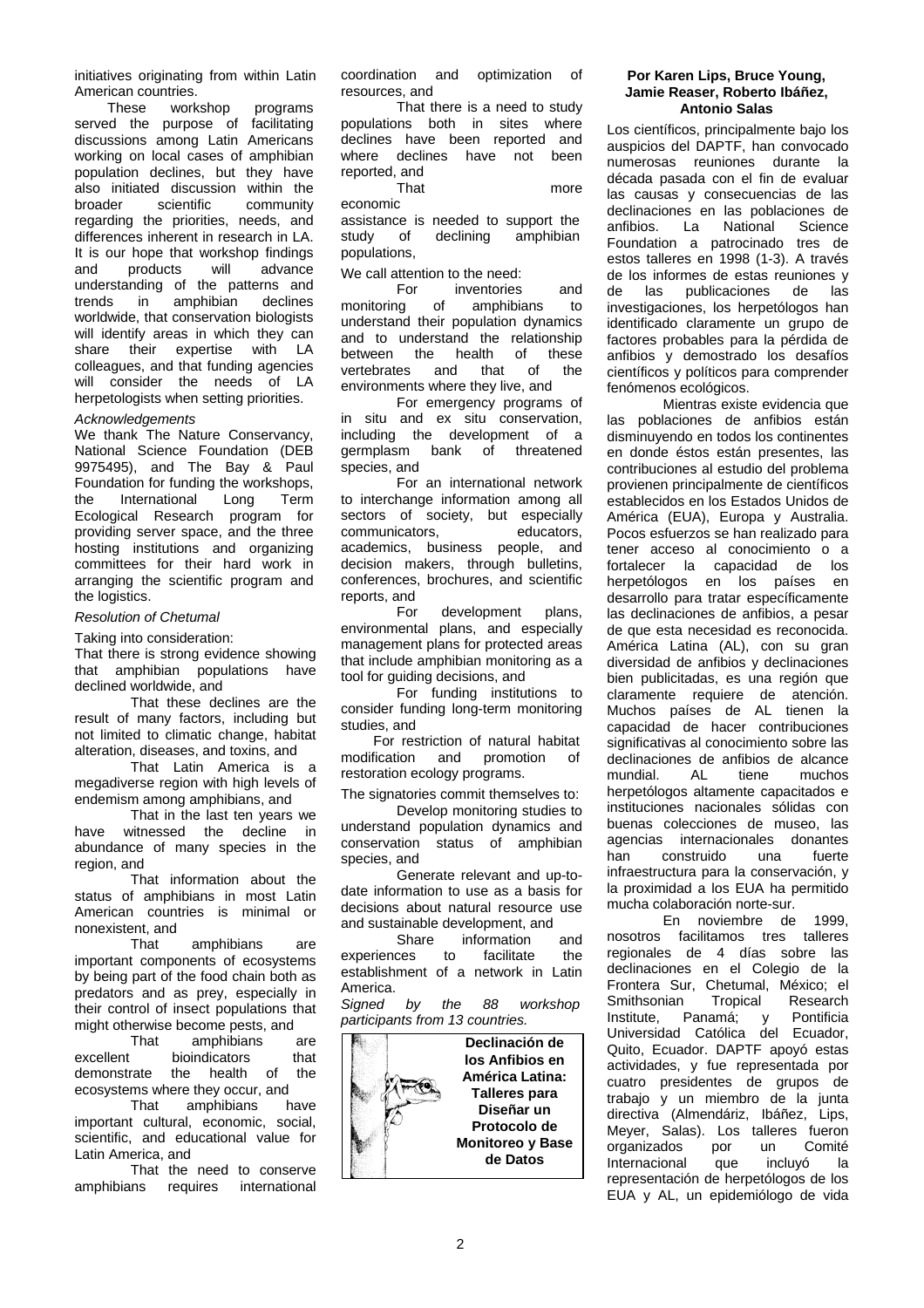silvestre, una ONG ambientalista internacional, y el Departamento de Estado de EUA.

Nuestra intención era: 1) facilitar un intercambio de información sobre el estado de los anfibios y las causas y consecuencias de las disminuciones de anfibios que se perciben en AL, 2) fomentar un<br>acercamiento coordinado de acercamiento investigación y monitoreo para este problema a lo largo de AL, 3) elevar el perfil del problema en AL, y 4) identificar las áreas en las cuales los científicos y instituciones donantes fuera de AL, pudiesen ayudar a los Latinoaméricanos a afrontar el problema. Cada taller fue una combinación de charlas científicas, discusiones facilitadas y sesiones para elaborar bosquejos. Los comités organizadores locales seleccionaron los participantes y fijaron la agenda, y los participantes determinaron los resultados deseados en cada taller. En total, 88 personas de 13 países<br>participaron en los talleres, participaron en representando a una variedad de instituciones gubernamentales, nogubernamentales y académicas.

El mayor logro fue proveer un foro, por medio del cual los investigadores pueden discutir sobre áreas donde la investigación coordinada e internacional puede ser enfocada. Los participantes revisaron un borrador de un manual para el monitoreo, el cual servirá como una<br>herramienta común para los herramienta común para los programas de monitoreo nuevos que<br>se establezcan Muchos se establezcan. investigadores ofrecieron compartir sus datos con la base de datos mundial de la DAPTF sobre las tendencias poblacionales de los anfibios (4). El intercambio, también, estimuló mucha discusión en como los científicos de AL podrían liderar iniciativas futuras. Además, los participantes elaboraron un borrador de una resolución que apela por un mayor apoyo a la conservación de los anfibios (ver abajo).

La comunicación futura será mejorada a través de varios sitios en la red que han brotado y que están encadenados a la página principal de la DAPTF. Un sitio de red en el idioma español asociado a la serie de talleres (**www.lternet.edu/la**) será el banco en donde se encontrará la mayoría de los productos del taller. Durante el taller final, los herpetólogos Ecuatorianos decidieron que ellos ya tenían muchos proyectos en marcha, datos y partes interesadas, de tal forma que ellos necesitaban de una manera como coordinar mejor sus esfuerzos. Ellos crearon la segunda red nacional en AL (DAPTF-Peru,

# **www.telematic.edu.pe/users/awsala s/** es la primera), con una lista de servidor **jambato@mail.usfq. edu.ec** y un sitio en la red **www.puce.edu.ec/Zoologia/declinac .html**

Adicionalmente, un sitio de red existente en idioma inglés describe un programa de monitoreo de anfibios internacional y coordinado en la región Maya de Belice, Guatemala y sudeste de México **http://fwie.fw.vt.edu/ mayamon/maya\_home.html**

Los tres talleres fueron necesariamente limitados en amplitud de cobertura geográfica y en la profundidad de cobertura sobre los factores causales; por lo que, estos talleres deben considerarse solamente como los primeros en una serie de similares. alentamos a que se den oportunidades de seguimiento, que cubran un área geográfica más amplia, y que promuevan experiencias tendientes a fortalecer la capacidad y a proveer habilidades técnicas (por ejemplo, análisis estadísticos, patología y epidemiología de vida silvestre, manejo de bases de datos, análisis genéticos, cultivo de patógenos) necesarios para una investigación multidisciplinaria del fenómeno de las declinaciones de poblaciones de<br>anfibios. Nosotros especialmente anfibios. Nosotros quisiéramos fomentar y apoyar fuertemente a las iniciativas futuras que se originan dentro de los países de América Latina.

Estos programas en forma de talleres sirvieron el propósito de discusiones Latinoaméricanos que trabajan en casos locales de disminuciones de poblaciones de anfibios; pero ellos también iniciaron discusiones entre la comunidad científica más amplia,<br>acerca de las prioridades. prioridades, necesidades y diferencias inherentes en la investigación en AL. Es nuestra esperanza que los resultados y productos de los talleres contribuyan al entendimiento de los patrones y tendencias de las declinaciones<br>mundiales de anfibios, que los mundiales de anfibios, que los<br>biólogos conservacionistas conservacionistas identifiquen áreas en las cuales ellos puedan compartir sus destrezas con colegas de AL, y que las agencias donantes consideren las necesidades de los herpetólogos de AL cuando establecen prioridades.

# *Agradecimientos*

Agradecemos a The Nature<br>Conservancy, National Science Conservancy, Foundation (DEB 9975495), y The Bay & Paul Foundation por financiar los talleres, al programa International Long Term Ecological Research por proveer espacio de servidor, y las tres instituciones anfitrionas y a los comités organizadores por su ardua trabajo en la preparación del programa científico y la logística.

# *Declaración de Chetumal*

Tomando en consideración:<br>Que existe amplia evidencia mostrando que las poblaciones de anfibios han declinado mundialmente, y

Que estas disminuciones son el resultado de muchos factores, que incluyen pero no están limitados al cambio climático, modificación del hábitat, enfermedades y toxinas, y

Que Latinoamérica es una región megadiversa y con alto grado de endemismo en los anfibios, y<br>Que en los últimos diez

Que en los años

hemos presenciado una disminución en la abundancia de muchas especies en la región, y

Que la información sobre la situación de los anfibios en la mayoría de los países de Latinoamérica es escasa o nula, y<br>Que

los anfibios son componentes importantes de los ecosistemas por ser parte de la cadena trófica como depredadores y como presas, especialmente por su control en las poblaciones de insectos que de lo contrario podrían ser plagas, y

Que los anfibios son excelentes bioindicadores, que nos permiten conocer la calidad de los ecosistemas que los albergan, y

Que los anfibios tienen un importante valor cultural, económico, social, científico y educativo de los anfibios para Latinoamérica, y<br>Que la necesid

necesidad de conservar a los anfibios requiere de la coordinación internacional y la optimización de los recursos, y

Que existe una necesidad en estudiar las poblaciones tanto en sitios en donde se han registrado disminuciones, como en aquellos donde no se han registrado, y

Que se requiere más apoyo económico para el estudio del fenómeno de la declinación de los anfibios,

Hacemos un llamado a la necesidad de:

Inventarios y monitoreo de anfibios para conocer la dinámica de sus poblaciones y para entender mejor la relación entre la salud de estos vertebrados y la de los ambientes que habitan, y

Implementar programas de emergencia de conservación in situ y ex situ, incluyendo la formación de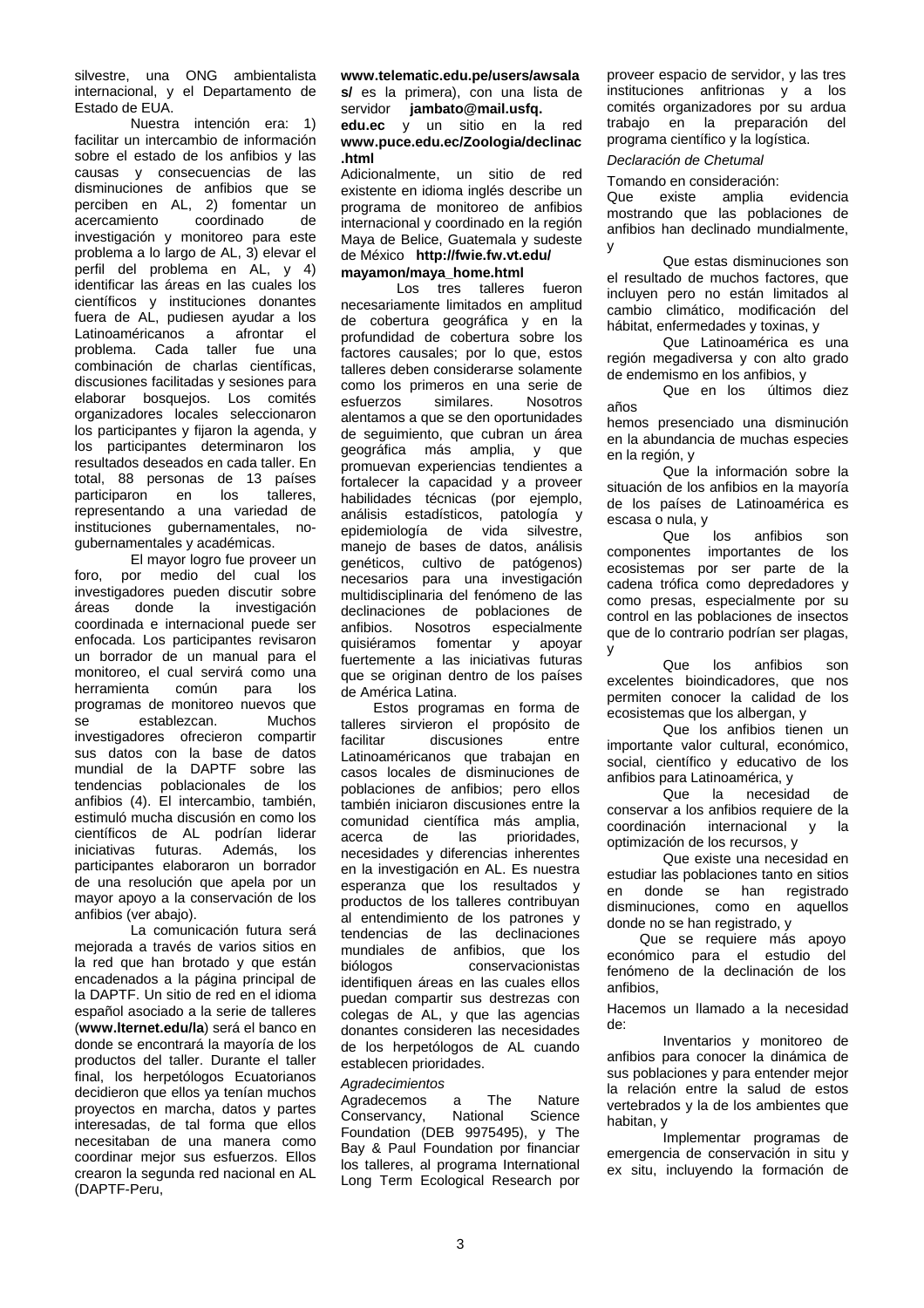bancos de tejidos, para las especies amenazadas, y

Crear una red internacional de intercambio de información entre todos los sectores de la sociedad,<br>pero especialmente para especialmente para<br>
res, educadores, comunicadores, académicos, empresarios y tomadores de decisiones, a través de boletines, conferencias, folletos e informes científicos, y

Incluir en los planes de desarrollo, planes de ordenamiento ambiental y, en especial, en los planes de manejo de las áreas protegidas, el monitoreo de los anfibios como herramienta recomendada para guiar la toma de decisiones, y

Apoyar estudios de monitoreo a largo plazo por las instituciones financieras, y

Restringir la modificación de<br>hábitats naturales y promover promover programas de restauración ecológica.

Los signatarios nos comprometemos a:

Desarrollar estudios de monitoreo para conocer la dinámica<br>poblacional v el estado de poblacional y el conservación de las especies de anfibios, y

información relevante y actualizada que sea utilizada como una base en la toma de decisiones en el uso de los recursos naturales para el desarrollo sostenible, y

Compartir información y<br>riencias para facilitar el experiencias establecimiento de una red en Latinoamérica.

*Firmado por los 88 participantes de 13 países.*

# **References/Referencias**

(1) Carey, C., Cohen, N. & Rollins-Smith, L. (1999) Amphibian declines:<br>an immunological perspective. immunological *Develop. & Comp. Immunol.* **23:** 459- 472.

(2) Collins, J.P., Storfer, A. & Davidson, E.D. (In Prep.) Amphibian declines: untangling the complexity. Conserv. Biol.

(3) Wake, D. B. (1998) Action on Trends Ecol. Evol. 13:379-380.

(4) Heyer, W. R. (1999) Report from the DAPTF Chair. Froglog 34:1.

*For more information contact / Para mayor información comunicarse con:*

Karen Lips, Department of Zoology,<br>Southern Illinois University. University, Carbondale, IL, 62901-6501 USA

**klips@zoology.siu.edu**

Bruce Young, The Nature<br>Conservancy, 4245 Fairfax Dr., Conservancy, 4245 Fairfax Arlington, VA 22203-1606 USA; **byoung@tnc.org**

Jamie Reaser, Office of Ecology and<br>Terrestrial Conservation. U.S. Conservation. Department of State,

Washington, D.C. 20520 USA **sprgpeeper@aol.com**

Roberto Ibáñez, Smithsonian Tropical Research Institute, Apartado 2072, Balboa, Panama

**ibanezr@tivoli.si.edu**

Antonio Salas, Jr. Moreno Alcalá 241, Lima-41, Peru

**awsalas@telematic.edu.pe** Website: **http://www.lternet/la/**





### **From Whit Gibbons**

Partners in Amphibian and Reptile Conservation (PARC) is a recently developed initiative designed to address conservation of reptiles and amphibians in North America. PARC is poised to find the solutions to the problems faced by herpetofauna. People who have an agenda that in some way involves snakes, frogs, turtles, salamanders, lizards, or crocodilians should find out about PARC.

The PARC Mission Statement puts it succinctly: To conserve amphibians, reptiles and their habitats as integral parts of our ecosystem and culture through proactive and<br>coordinated public/private public/private partnerships.

These beleaguered animals and their habitats may at last have people on their side, in North America and perhaps the whole world. Reptiles and amphibians have been steadily disappearing from much of the United States during the past few decades. Everyone is familiar with the amphibian problems, but the reptile plight is every bit as severe. One example is the southern hognose snake, a small harmless species that once lived from Mississippi to North Carolina. No specimens have been seen in Alabama or Mississippi for more than 18 years. Another is the eastern indigo snake, the last sighting of a native specimen being reported from Alabama more than 40 years ago. And, of course, an amphibian, the flatwoods salamander of the Southeast, is the most recent species to be added to the federal list of threatened species. And the list goes on and on, from California to Maine to Florida.

PARC could be the answer to helping maintain the herpetofaunal component of our country's natural heritage and recovering some of what we have almost lost. PARC's organizational meeting in Atlanta in early June was the first national gathering. Based on attendance, PARC is the most diverse group of individuals and organizations that have ever worked together to address the problems confronting reptiles and amphibians on a national and global scale.

Diversity has become a symbol of strength, health, and well-being in biological communities, and so it is with societies and organizations. The more than 200 individuals who attended the organizational meeting<br>represented 170 organizations. represented 170 organizations. Included among the participants were representatives of museums, nature centers, state wildlife departments,<br>universities federal agencies universities, federal agencies,<br>conservation societies, research conservation societies, research<br>laboratories, the forest products laboratories, the forest industry, the pet trade, and<br>environmental consultants and environmental contractors. The attendance included participants from 33 states, Canada (British Columbia), Mexico City, and the District of Columbia. Many of the groups are unaccustomed to working together, but the time has come to put aside differences of opinion and to hear all sides. No one has an interest in eliminating more herpetofauna, but solutions for the conservation of wild populations vary among government agencies, conservation groups, and private industry. All sides must be listened to and all must be allowed to participate, because all can contribute to solving the problems. The diverse mix of people and organizations will not only be able to identify the problems confronting native herpetofauna but will also be able to implement solutions and provide the support needed to assure the effective conservation of native herpetofauna.

One consensus among the participants at the PARC meeting is that a key goal in developing a sustainable approach for conservation of reptiles and amphibians should be to familiarize the public with the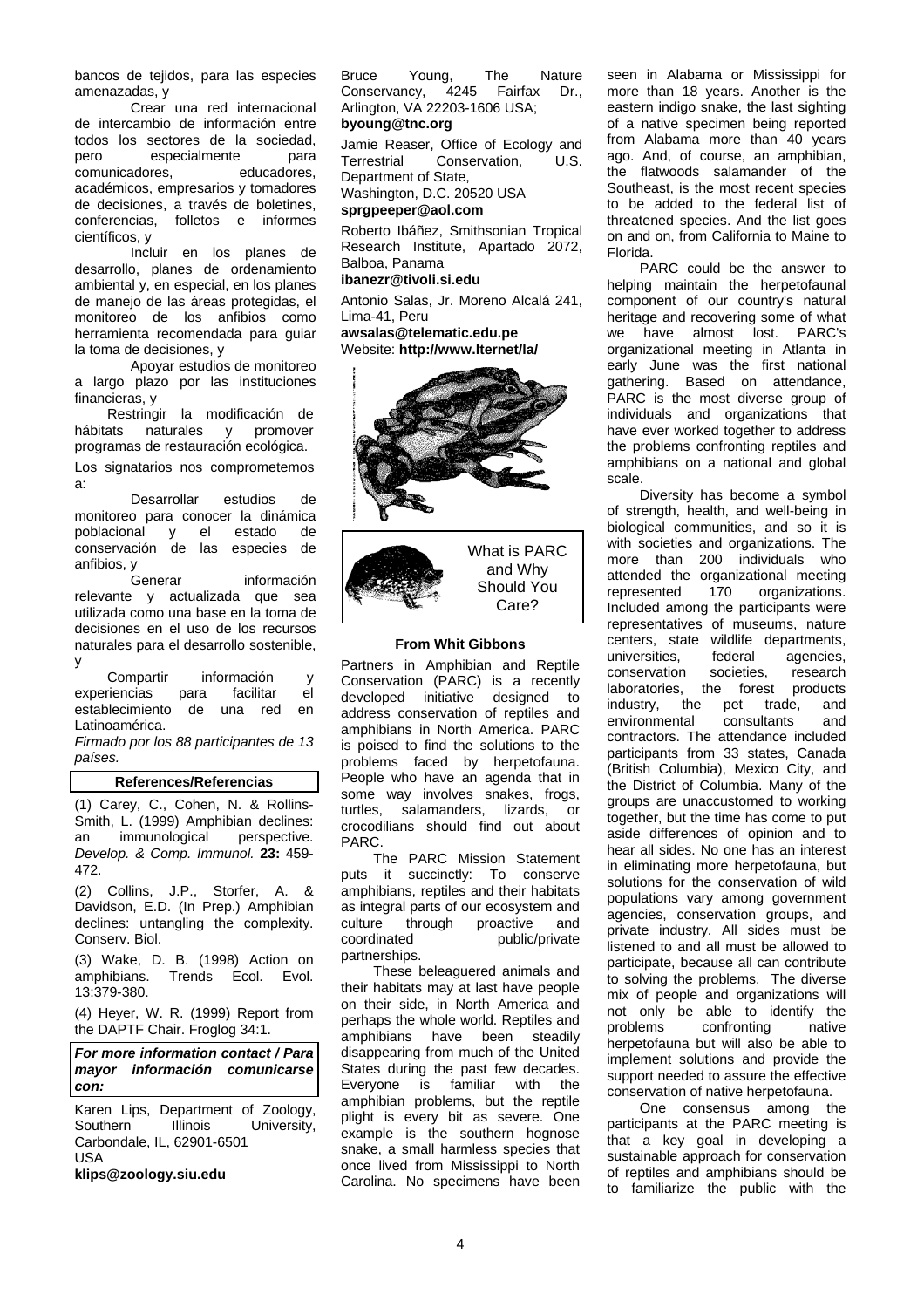organisms and their habitats so that everyone develops an appreciation for herpetofauna. Public support of such an effort, with any group of fauna or flora, is a vital ingredient for a longterm solution.

Some people have asked: "Why should people care about reptiles and amphibians?" My first response is, ask the millions of people in the country who do care. For every person you can find who says he does not care about what happens to turtles, frogs, or salamanders, I can find ten or more who do care. Most people have just never been asked. In fact, a majority of U.S. citizens would be supportive of a nationwide conservation effort, not just for reptiles and amphibians, but for all wildlife.

Herpetofauna represent a major part of our natural heritage. If these animals are in trouble, we are in trouble. Reptiles and amphibians are sentinels of our environmental health. If they are declining and ultimately disappearing, we need to make<br>amends. What happens to amends. What happens to herpetofauna is a sign of what could happen to other wildlife and maybe even to us.

PARC is not looking for scapegoats but instead is looking for partnerships with people who want to do the right thing, who want to set the score right in the nation's conservation efforts towards herpetofauna, towards all reptiles and amphibians. My impression is that the PARC concept will be highly successful and lead this country and others onto the path of conservation of native wildlife. PARC has a vision of providing the remedies<br>
necessary to correct the necessary to correct the environmental problems that confront this group of animals and their habitats. It may be the last chance we will have for us to assure that humans and herpetofauna can live harmoniously in today's world. Let us know if you want to participate!

*What Can You Do To Help Reptiles And Amphibians?*

1. Visit the PARC Web site, now located on **www.parcplace.org**. or communicate directly with PARC: **parc@srel.edu**

2. Determine how you might contribute to PARC's Priority Conservation Needs for Reptiles and Amphibians (see the PARC Web site)

3. Lend your support to efforts by nature centers, museums, or schools in your community that are involved in educational projects directed toward reptiles and amphibians

4. Get involved in the regional or technical working groups. For current listings of chairs, check out the PARC Web site.

### *How Is Parc Different?*

Included among the characteristics of PARC that make it distinctive from all other groups with a focus on herpetofaunal conservation are the following:

-PARC includes reptiles under its purview as well as amphibians.

-PARC is habitat focused and is taking a strategic and cooperative approach<br>to developing a broadly based developing a broadly based conservation plan.

-PARC includes state agencies and the private sector, such as the timber industry, as well as specialists and non-specialists with an interest in herpetology.

-PARC will not only focus on endangered and threatened species but will also work toward the objective of "keeping common native species common."

The question continually arises about whether PARC is an international effort, and the answer is best given from a historical perspective. PARC was initially developed with a focus on<br>the southeastern United States southeastern United because the Southeast is the region with the country's highest<br>herpetofaunal biodiversity and herpetofaunal biodiversity and potentially greatest problems. As the PARC initiative became publicized in 1998, a national interest developed from numerous geographic regions, and then participants from Mexico and Canada became involved so that it quickly became North American. At the organizational meeting in Atlanta<br>in June 1999, the attendees in June 1999, the attendees maintained PARC's focus on North American species but with an additional interest in international actions that affect species native to North America. An international working group that included individuals associated with the DAPTF and Conservation International was formed during the meeting. At the October meeting of PARC with the International Association of Fish and<br>Wildlife Agencies, the PARC Agencies, emphasis on international issues centered on species that are common to the United States, Mexico and Canada. The PARC international group was charged with developing a list of species of concern.

At this time, most of the PARC effort has been through the regional and topical working groups that are attempting to identify a variety of conservation issues that affect native North American species. PARC continues to be a grassroots organization with the success in various regions being dependent on the individuals and organizations involved. Commentaries and articles that address PARC's concepts continue to be placed on the PARC Web site.

*For further information, contact:* Whit Gibbons, University of Georgia, Savannah River Ecology Laboratory, Aiken, SC 29802, USA.

**parc@srel.edu**



### **By Ariel Rodríguez Gómez and Roberto Alonso**

Cuba is an important biodiversity hotspot in a Caribbean context, inhabited by 31.4 % of the amphibian species of the region. Despite the rich amphibian fauna that the island hosts, little attention has been paid to the study of this group of 56 species with an astonishing 94.5% endemism.

The last Cuban CAMP (Conservation Action Management Plan) exercise was held at the Havana Zoological Garden in November 1999. Four amphibian species were<br>proposed for different threat proposed for different threat categories after considering data from the literature, museums, censuses and general field studies.

*Eleutherodactylus symingtoni* Schwartz, 1957.

*Critically Endangered* (CR). This endemic species is restricted to six isolated localities in western Cuba. It inhabits caves and rocky shelters in montane forests of Pinar del Rio and La Habana provinces. Its extent of occurrence is less than 100 Km<sup>2</sup> and<br>its occupation area is minimal. occupation area is minimal.<br>
orestation. cattle ranching. Deforestation, agriculture, the introduction of exotic species (rats, mongooses, feral cats, dogs and pigs) and cave alteration are the causes of the drastic reduction and disturbance of its habitat. At present only 250 animals may remain, with a probability of extinction that exceeds 50% in the next 20 years.

*Eleutherodactylus iberia* Estrada y Hedges, 1996.

*Vulnerable* (VU): This species is considered the smallest frog in the northern hemisphere. It is only known from two isolated populations in eastern Cuba, one on top of the Monte Iberia tableland and the other near Nibujón at sea level with a minimal occupation area and extent of occurrence (less than 100 Km2). The second locality has suffered great disturbance over the last 40 years due to human activities and agriculture. At present the main factors affecting this species are related to the fragmentation and loss of habitats, pesticides and the introduction of exotic species. Mining is perhaps the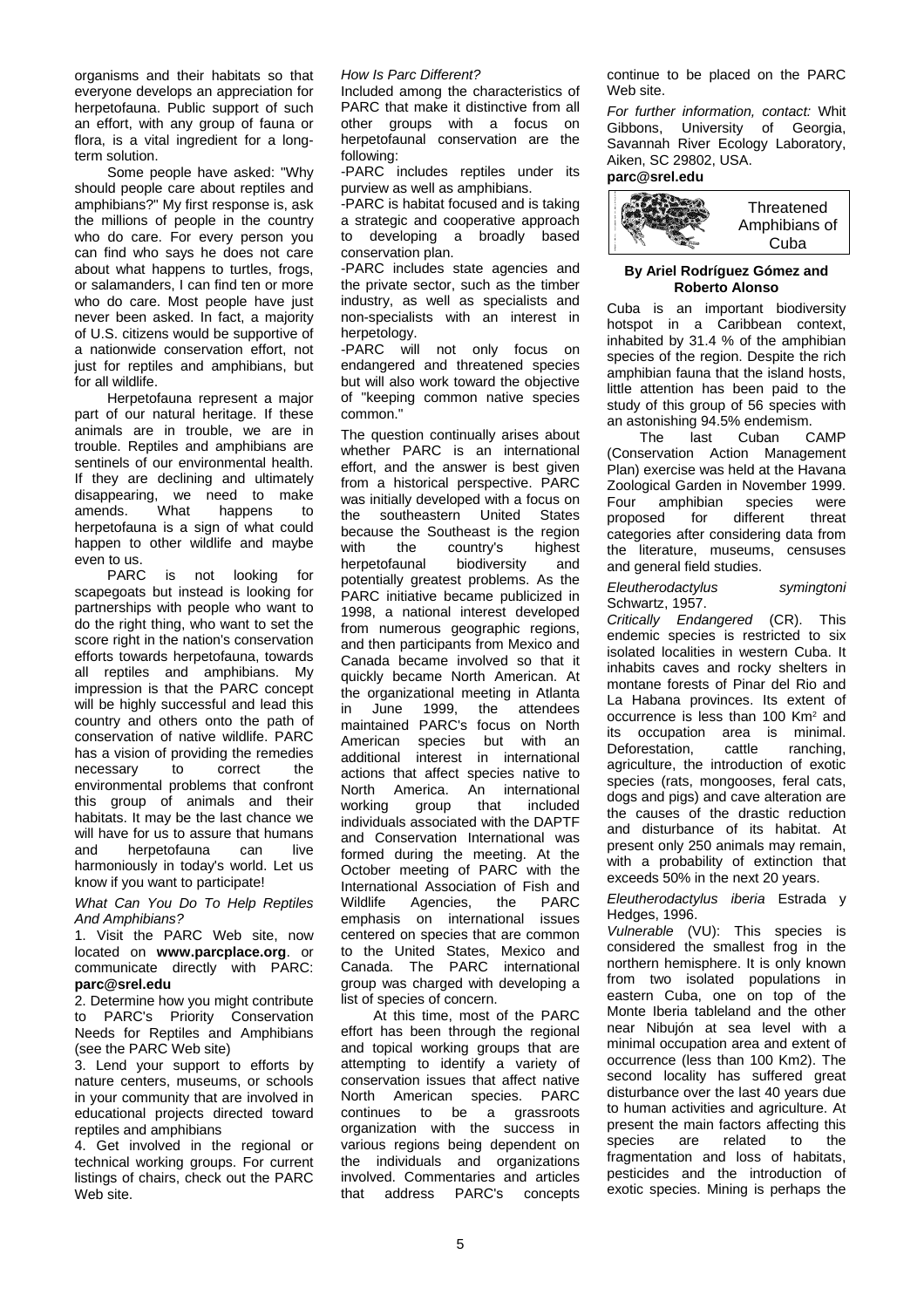most important future threat given the existence of great mineral deposits in the area and the increase of mining activity in the region.

*Eleutherodactylus tetajulia* Estrada y Hedges, 1996.

*Vulnerable* (VU): As in the preceding species, this frog has a minimal occupation range restricted only to the top of Monte Iberia tableland in eastern Cuba (less than 25 Km2). The principal factor affecting this species at present is the introduction of exotic species (rats, feral cats, dogs and pigs); future threats could also arise from mining in the area.

*Bufo l. longinasus.* Stejneger, 1905.

*Vulnerable* (VU): One of the four subspecies of *B. longinasus* is restricted to the foothills of Alturas de Pizarra and intermontane valleys in the vicinity of the Sierra de los Organos in Pinar del Río province. Factors like cattle, farming, water pollution and the introduction of exotics (rats, mongooses feral pigs and cats) are the main threats for this subspecies.

Another two amphibians previously included in the 1998 edition of the Cuban CAMP are *Bufo cataulaciceps* Schwartz, 1959 and *Eleutherodactylus cubanus* Barbour and Shreve, 1837 considered as Endangered (EN) and<br>Critically Endangered (CR), Endangered respectively, due to habitat loss and anthropogenic activity (Díaz, 1998a,b).

like population monitoring, habitat management and environmental education, together with the creation of a genetic bank were proposed as the main tasks for the preservation of these threatened<br>amphibians. Funds should be amphibians. Funds requested for those activities from NGOs and other funding institutions.

Díaz, L.M. (1998a) Taxon Data Sheet for *Bufo cataulaciceps*. Pp. 109-115. In: Perez, E., Osa, E., Matamoros & Seal, U.S. (Eds.). *Conservation Breeding Specialists Group (SSC/IUCN). Report on Conservation Assessment Plan Workshop for Selected Cuban Species.* CBSG, Apple Valley, Minnesota, 55124 U.S.A.

Díaz, L.M. (1998b) Taxon Data Sheet for *Eleutherodactylus cubanus.* Pp. 117-123. In: Perez, E., Osa, E., Matamoros and Seal, U.S. (Eds.). *Conservation Breeding Specialists Group (SSC/IUCN). Report on Conservation Assessment Plan for Selected Cuban*<br>CBSG, Apple Valley, Species. CBSG, Apple Minnesota, 55124 U.S.A.

*For more information contact*:

Ariel Rodríguez and Roberto Alonso, Ecology and Systematics Institute, Carretera de Varona, Km 3 1/2, Capdevila, Boyeros, Havana, Cuba. AP 8029. CP 10800.

**ecologia@unepnet.inf.cu**

Population Declines Observed in a Majority of Species of Eastern North American Terrestrial Plethodontid Salamanders of the Genus *Plethodon*

# **By Richard Highton**

During the 1950s through 1980s, University of Maryland field parties did intensive fieldwork on salamanders of the genus *Plethodon,* one of the largest genera of salamanders (46 spp.). During this period we never observed significant declines in the abundance of any salamander species at hundreds of sites in eastern North America where we returned repeatedly to collect samples for our studies (except at a site where there was<br>habitat destruction). However. destruction). beginning in the late 1980s, we observed a decline in the numbers of salamanders at some sites, even in undisturbed habitats. During the 1990s, I revisited 127 sites where we had collected repeatedly in the pre-1990's and compared the number of *Plethodon* observed per collector with the mean found on earlier visits. Data are available for 250 populations of 38 species at 127 sites in 22 states in forested regions of eastern United States. In 139 of the 205 populations sampled, we found fewer than 50% of the mean observed in the pre-1990s, fewer than 10% in 50 populations and none were seen in 32 populations. Over all populations, the mean number observed in the 1990s was 46.1% of that found in the pre-1990s.

The mean number of salamanders found per person was lower in the 1990s than the mean of earlier visits in 180 of the 205 populations and was higher for only 25 populations, a statistically significant difference. Comparisons of first and last collections for the decade of 1970-1980 showed no significant difference. Indeed, in spite of intensive collecting at all sites during that period, the average number found at the end of the decade was higher than that collected on the first visit of the decade.

Destruction of habitat due to logging operations occurred at 16 sites (22 populations), and most of the populations at these localities are among those that appear to have declined. The cause(s) of the decline in the other populations of *Plethodon*  remains unknown. It is urgent that studies should be initiated to try to discover the reasons for the serious declines in most species of *Plethodon,*  an important component of American terrestrial ecosystems.

The data that are summarized above are to be published in the<br>upcoming book "Status and upcoming book "Status and Conservation of US Amphibians" [working title] edited by Michael Lannoo and sponsored by the DAPTF and PARC.

*Contact:* Richard Highton, Dept. of Zoology, 1200 Zoology-Psychology Bldg., University of Maryland, College Park, MD 20742-4415, USA.



**FROGLOG** can now be accessed on<br>line at a new url: line at a new url: **http://www2.open.ac.uk/biology/fro glog/** *Please tell your friends and colleagues if you know they access Froglog in this way, many back issues are also posted.*

**Lovers of frogs, fine art, and the environment** can now purchase artworks online and, for the very first time, have all the royalties dedicated to the Declining Amphibian Populations Task Force.

"Artecology exists to help foster a deeper awareness and appreciation for Nature's diversity through artistic expression," says Lynda Roberts,<br>director of this organization director of this organization headquartered in SugarHouse, Utah, (US). "We are all connected to our environment and art deepens our connection to ourselves."

"Spirit of the Rainforest,"

Artecology's premiere artwork, is a handcrafted porcelain sculpture of two<br>red-eyed treefrogs (Agalychnis red-eyed treefrogs (*Agalychnis callidryas*) in their natural rainforest habitat. One of the most outrageously decorated frogs in the world, these creatures have become a symbol of the movement to save the world's rainforests. Made entirely in the USA, this masterpiece is accompanied by a<br>digitally-recorded soundtrack of digitally-recorded soundtrack of natural sounds from the rainforest.

You may visit and peruse the website at **www.artecology.org** and please don't forget to *select DAPTF as your selected royalty dispersal* from the pop-up menu when you order/donate.

**More declining amphibian art** by Kerry VanderMeer can be seen at: **http://www.hangart.com**

**The new Working Group Chair** for New Zealand is Phil Bishop, Dept. of Zoology, University of Otago, PO Box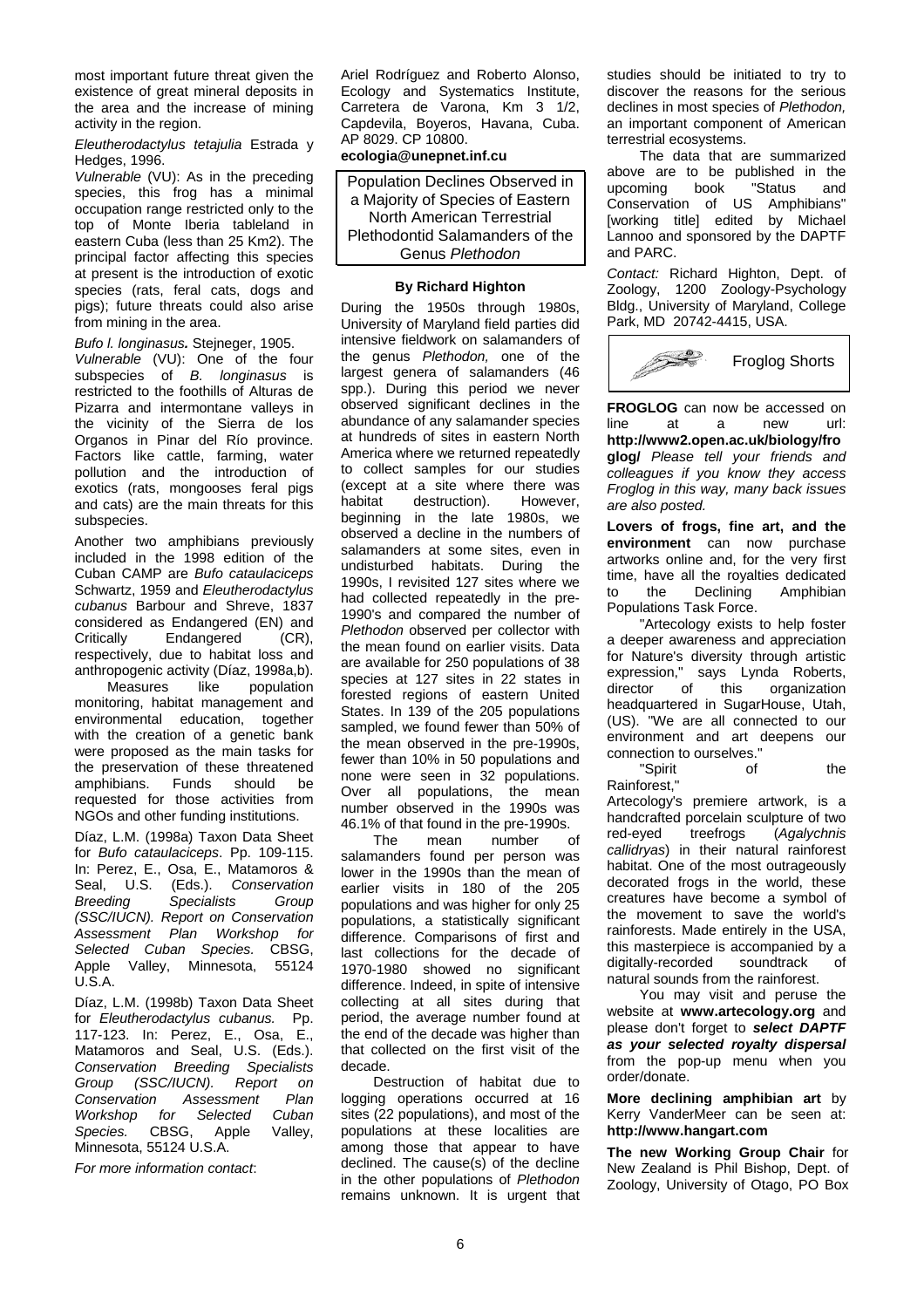56, Dunedin 9020, NEW ZEALAND **phil.bishop@stonebow.otago.ac.nz** He is currently working with Bruce Waldman on the New Zealand Frog Survey, promoting public awareness of frogs and encouraging the public to submit data.

**Effects of roads on amphibian populations** The thesis *Effects of roads on amphibian populations* is the result of a three year PhD study at the National Environmental Research Institute, Kalø, and the University of Copenhagen. It deals mainly with the effects of traffic and roads on amphibian populations. The spadefoot toad has been studied most intensively, but the work has included common and crested newt, common toad, common frog and moor frog as well. The work has resulted in three manuscripts which form the main part of the thesis: (1) Quantification of demographic parameters in a Danish metapopulation of spadefoot toads (*Pelobates fuscus* Laur.); (2) The effect of road kills on amphibian populations and (3) Simulating viability of a spadefoot toad (*P. fuscus*) metapopulation in fragmented by a road.

*For further information, contact: Tove Hels* **the@fsl.dk** *or the the thesis can be purchased from:* Tove Ørts Petersen, National Environmental Research Institute, Department of Landscape Ecology, Grenåvej 14, DK-<br>8410 Rønde. DENMARK. 8410 Rønde, DENMARK. **tpe@dmu.dk**

**The document** "Standardized field sampling methods for assessing headwater streams in Ohio" is now available in revised (1999) format as a Word perfect 6.0 document from: Dr. Robert D. Davic, Ohio Environmental Protection Agency, Division of Surface Water, 2110 East Aurora Road, Twinsburg, Ohio 44087, USA. Phone (330) 963-1132

# **robert.davic@epa.state.oh.us**

Dr. Davic would also appreciate<br>reprints of papers covering covering documented declines of salamander populations. *Please also send copies of these to the DAPTF office for inclusion in the Declining Amphibian Database (dad).*

**Hannah Toberman** is a first year Biology-Geology student at Bristol University. Taking a look at the literature, she was shocked by the number of papers and articles outlining the global amphibian decline phenomenon. Thus, she is looking to offer practical help to discover the reasons behind such declines and schemes to prevent their continuation. If a research or conservation group is able to offer a work placement over the summer (July-September) in Britain or further afield, please contact: Hanna Toberman, Flat 8, University Hall, Shaplands, Off Parry's Lane, Stoke Bishop, Bristol, UK. **ht9311@bristol.ac.uk**

**Jasper Michie** is currently researching<br>the impact upon amphibian the impact upon amphibian populations of the effects of harvesting for food, as part of his final year at UEL (BSc Wildlife Conservation), in collaboraion with Fauna & Flora International. He hopes to assess the importance of consumption as a threat on a global scale, provide species case studies and highlight priority areas for further research. If you have any suggested references, sources of data or other assistance, please contact Jasper at 92 Epsom Lane South, Tadworth, Surrey, KT20 5TB, UK.

# **mic5663s@uel.ac.uk**

**A workshop** on the histology and histopathology of reptiles and amphibians was held 6-7 November, 1999 at Greendale Laboratories, UK. This provided tuition in the interpretation of pathological changes in reptiles and amphibians. Prof. John E. Cooper reports that the workshop went very well. Details of further *courses are available from:* Greendale Labs. Ltd., The Lansbury Estate, Knaphill, Woking, Surrey GU21 2EW, UK.

**A memorial fund** was established in order to perpetuate the work of the late Dr. Edward Elkan, who died in 1983. He was recognised internationally for his work on the pathology and diseases of reptiles and amphibians. His reference collection of papers,<br>correspondence and histological correspondence and histological<br>sections is currently being currently reassembled and will soon be available for study by herpetologists. *Enquiries about the collection should be addressed to:* Prof. J.E. Cooper, Jersey Wildlife Preservation Trust, Trinity, Jersey, JE3 5BF, BRITISH CHANNEL ISLES.

# **ngagi@compuserve.com**

**Tiger salamander receives emergency listing** The US FWS has given some of the Santa Barbara County population of the California tiger salamander a 240 day emergency endangered listing. In the last 18 months alone, half of the remaining documented breeding sites and associated uplands were detroyed with more sites under imminent threat. The emergency listing came after the species was first recognized as a candidate in 1985 and almost 8 years after the listing petition in 1982.

**Tracy Berridge** of Croyde Toad Rescue, Devon, UK is one of 40 recipients of a Bristol Zoo Gardens Millennium Award for Conservation. This will help her to develop and expand her work with the Croyde population of European toads (*Bufo bufo*). The award was given for the rescue of migrating toads and for protection of their breeding site, a<br>nationally important one. from important one, development.

**Declines and Disappearances of Australian Frogs** (Campbell, A., Ed., 1999) is a document produced by the Australian Natural Heritage Trust and Environment Australia. It contains a plethora of information on declining amphibians in Australia, much of which is relevant to an international perspective. *To obtain a copy, contact:* Environment Australia, GPO Box 686, Canberra, ACT 2601, Australia, *or phone* 1800-803-772.

**From Prof. Rick Speare:** We have put on line an article that gives details on how to use histological sections of amphibian skin to diagnose infection with *Batrachochytrium dendrobatidis*, the amphibian chytrid fungus. Follow the link at the Amphibian Diseases Home Page:

# **http://www.jcu.edu.au/sc**

**hool/phtm/PHTM/frogs/ampdis.htm**. The article is an original one, available at the moment only on the WWW. We have made it available as a step in assisting others to gain the skills to<br>diagnose chytridiomycosis The diagnose chytridiomycosis. article is Berger L, Speare R, Kent A. Diagnosis of chytridiomycosis in amphibians by histologic examination. URL: **http://www.jcu.edu.au/sc**

# **hool/phtm/PHTM/frogs/histo/chhist o.htm**

At the Amphibian Diseases Home Page we have also added a link to a paper just published on line in *Emerging Infectious Diseases.* This is by Daszak *et al*. and reviews the evidence for *B. dendrobatidis* and ranaviruses playing a role in amphibian population declines. URL for this link to emerging Infectious Diseases can be accessed from the Amphibian Diseases Home Page or directly at:

# **http://www.cdc.gov/ncidod/EID/vol5 no6/daszak.htm**

First announcement: 1st **International Scientific Meeting on the Biology and Ecology of Alpine Amphibians and Reptiles, 1 - 3 September 2000.** The DPPVN are pleased to invite you to the first scientific meeting on the Biology and Ecology of Alpine Amphibians and Reptiles. The meeting dates will be 1-3 September 2000, and the location will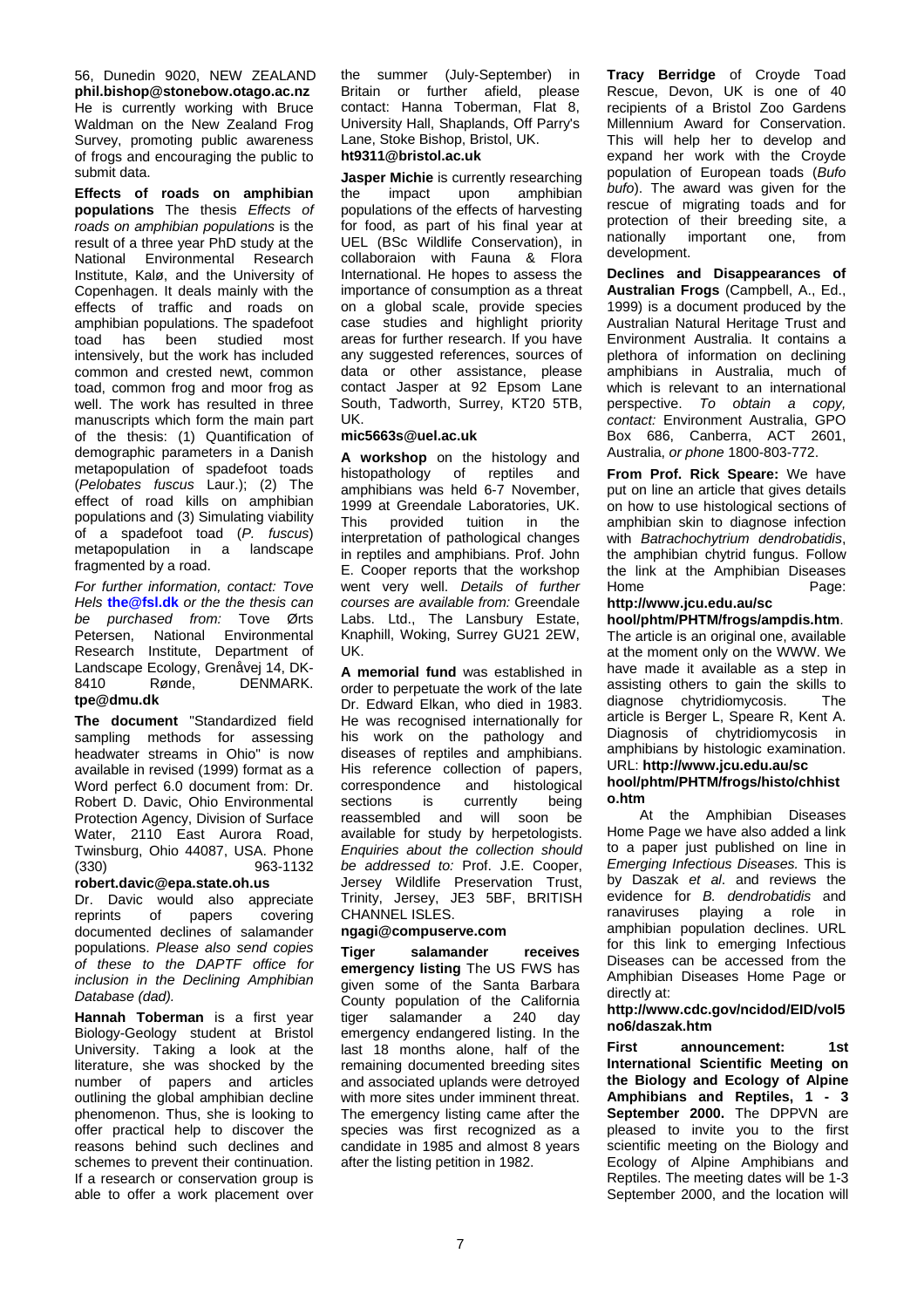be defined in the second announcement (probably by the end of April), which will be mailed only to<br>those who respond to this respond announcement. The goals of the meeting are:

-to bring professional and amateur researchers together to exchange ideas and experiences on studies of alpine amphibians and reptiles, -to promote amphibian and reptilian research in alpine regions and<br>strengthen the collaboration collaboration between amphibian and reptilian specialists,

-to present results of new research on all aspects of the biology of amphibians and reptiles from alpine habitats, and

-to present new results of conservation actions focused on these organisms.

**Language:** The official language of the meeting will be English.

**Abstracts:** Abstracts of oral and poster presentations will be published. All abstracts should be submitted in English, and all participants will receive a booklet of abstracts at the start of the meeting. Abstracts should not exceed 250 words and should not contain tables and figures. Abstracts should be submitted by e-mail (see below) in Rich-Text Format (rtf) along with your preference for an oral or poster presentation.

**Meeting fee:** Ca. 60 EURO, which will include the program and abstracts, refreshments and a meeting excursion. **Excursions:**There will be a meeting excursion arranged free of charge. For those who wish to stay longer, postmeeting excursions will also be offered.

**Registration:** Those intending to participate are kindly asked to inform the organizing committee by **1st April 2000** including name, institution, address (including e-mail, fax) and the (general) title of the contribution and the abstract.

**Travellers advice and information** on accommodations (e.g. reservations, meals), which will probably be arranged by the organizers, will be sent in the second announcement.

**Contact address of the organizing committee:** DPPVN, Nusa Vogrin, Ptujska c. 91, SI-2327 Raèe, Slovenia Fax: ++386 62 788 30 51

E-mail: **milan.vogrin@guest.arnes.si**

*The second announcement will be distributed only to those who register.*

**DONATIONS** We gratefully acknowledge receipt of the following donations from 1 October 1999<br>through 31 January 2000. through 31 January **Organizations:** The Audubon Institute, Desert Fishes Council,

Central Florida Herpetological Society, Portal Publications, Ltd., Tulsa Zoo, TVE International, Ward's Natural Science Establishment, Inc., Wallis<br>Foundation, Zoologischer Garten, Foundation, Zoologischer Garten,<br>Köln. **Individuals:** Breck **Individuals:** Bartholomew, Gale Belinky, Bill Belzer, Matthew Brandley, Rebecca Christoffell, Charlotte Corkran, Jeffrey Corser, Andrew J. Crawford, Joseph K. Davidson, Evan C. Evans, Nadine Foley, Jerry Gampper, Carl Gans, Suzanne Gunderman, Benjamin C. Hammett, Judy Hancock, James Hanken, Deborah Hannen, James Harding, Dr. Kurt Henkel, Robert Hodge, Eugene Holmes, William Hopkins (in honor of the marriage of Bob & Lisa Persons), Fui Lian & Robert Inger, Jett, J. Eric Juterbock, Nancy Karraker, Linda LaClaire, Michael Long, Shirlene & Lewis Lowe (in honor of the marriage of Breck and Dayna Bartholomew), Ernst Meyer, John Murphy, Gary Nafis, Ray Pawley, Belinda J. Porter, Douglas Rossman, Rodolfo Ruibal, Owen Sexton, Albert<br>Spencer, Christopher Summers, Christopher Deanna Swaney, Linda Torp, David & Marvalee Wake, Richard Wassersug, Julia Wilson.



Alford, R., Bradfield, K. & Richards, S. (1999) Measuring and analysing developmental instability as a tool for monitoring frog populations. In: *Declines and Disappearances of Australian Frogs*., A. Campbell (Ed.), Environment Australia, Canberra, pp. 34-43.

Alford, R.A. & Richards, S.J. (1999) Global amphibian declines: a problem in applied ecology. *Annu. Rev. Ecol. Syst.* **30:** 133-165.

Arntzen, J.W., Smithson, A. &

Oldham, R.S. (1999) Marking and tissue sampling effects on body condition and survival in the newt *Triturus cristatus. J. Herpetol.* **33:** 567- 576.

Arntzen, J.W. & Thorpe, R.S. (1999) Italian crested newts (*Triturus carnifex*) in the basin of Geneva: distribution and genetic interactions<br>with autochthonous species. autochthonous species. *Herpetologica* **55:** 423-433.

Gutleb, A.C., Appelman, J., Bronkhorst, M.C., van den Berg, J.H.J., Spenkelink, A., Brouwer, A & Murk, A.J. (1999) Delayed effects of pre- and early-life time exposure to polychlorinated biphenyls on tadpoles of two amphibian species (*Xenopus*  *laevis* and *Rana temporaria*). *Environmental Toxicology and Pharmacology* **8:** 1-14.

Huang, Y., Karasov, W.H., Patnode, K.A. & Jefcoate, C.R. (1999) Exposure of northern leopard frogs in<br>the Green Bay ecosystem to Green Bay ecosystem to<br>hlorinated biphenyls, polychlorinated polychlorinated dibenzo-*p*-dixins as measured by direct chemistry but not hepatic ethoxyresorufin-*O*-deethylase activity. *Envtl. Toxicol. & Chem.* **18:** 2123-2130.

Knutson, M.G., Sauer, J.R., Oldesn, D.A., Mossman, M.J., Hemesath, L.M. & Lannoo, M.J. (1999) Effects of landscape composition and wetland fragmentation on frog and toad abundance and species richness in<br>lowa and Wisconsin. USA. Wisconsin, *Conservation Biology* **13:** 1437-1446.

Langhelle, A., Lindell, M.J. & Nystrom, P. (1999) Effects of ultraviolet radiation on amphibian embryonic and larval development. *J. Herpetol.* **33:**  449-456.

Lemckert, F. (1999) Impacts of selective logging on frogs in a forested area of northern New South Wales. *Biol. Conservation* **89:** 321-328.

LeNoir, J.S., McConnell, L.L., Fellers, G. M., Cahill, T. M. & Seiber, J. N. (1999) Summertime transport of current use pesticides from California's Central Valley to the Sierra Nevada mountain range. *Envtl. Toxicol. & Chem.* **18:** 2715-2722.

Luddecke, H. & Amezquita, A. (1999) Assessment of disc clipping on the survival and behavior of the Andean frog *Hyla labialis. Copeia* **99:** 824-830.

Mao, J., Green, D.E., Fellers, G. & Chinchar, V.G. (1999) Molecular characterization of iridoviruses isolated from sympatric amphibians and fish. *Virus Research* **63:** 43-52.

Marco, A., Quilchano, C. & Blaustein, A.R. (1999) Sensitivity to nitrate and nitrite in pond-breeding amphibians from the Pacific Northwest. *Envtl. Toxicol. & Chem.* **18:** 2829-2836.

Marco, A. & Blaustein, A.R. (1999) The effects of nitrite on behaviour and metamorphosis in Cascades frogs (*Rana cascadae*). *Envtl. Toxicol. & Chem.* **18:** 2836-2839.

Pauli, B.D., Coulson, D.R. & Berrill, M. (1999) Sensitivity of amphibian embryos and tadpoles to mimic 240 LV insecticide following single or double exposures. *Envtl. Toxicol. & Chem.* **18:** 2538-2544.

Redmer, M., Brown, L.E. & Brandon, R.A. (1999) Natural history of the birdvoiced treefrog (*Hyla avivoca*) and green treefrog (*Hyla cinerea*) in